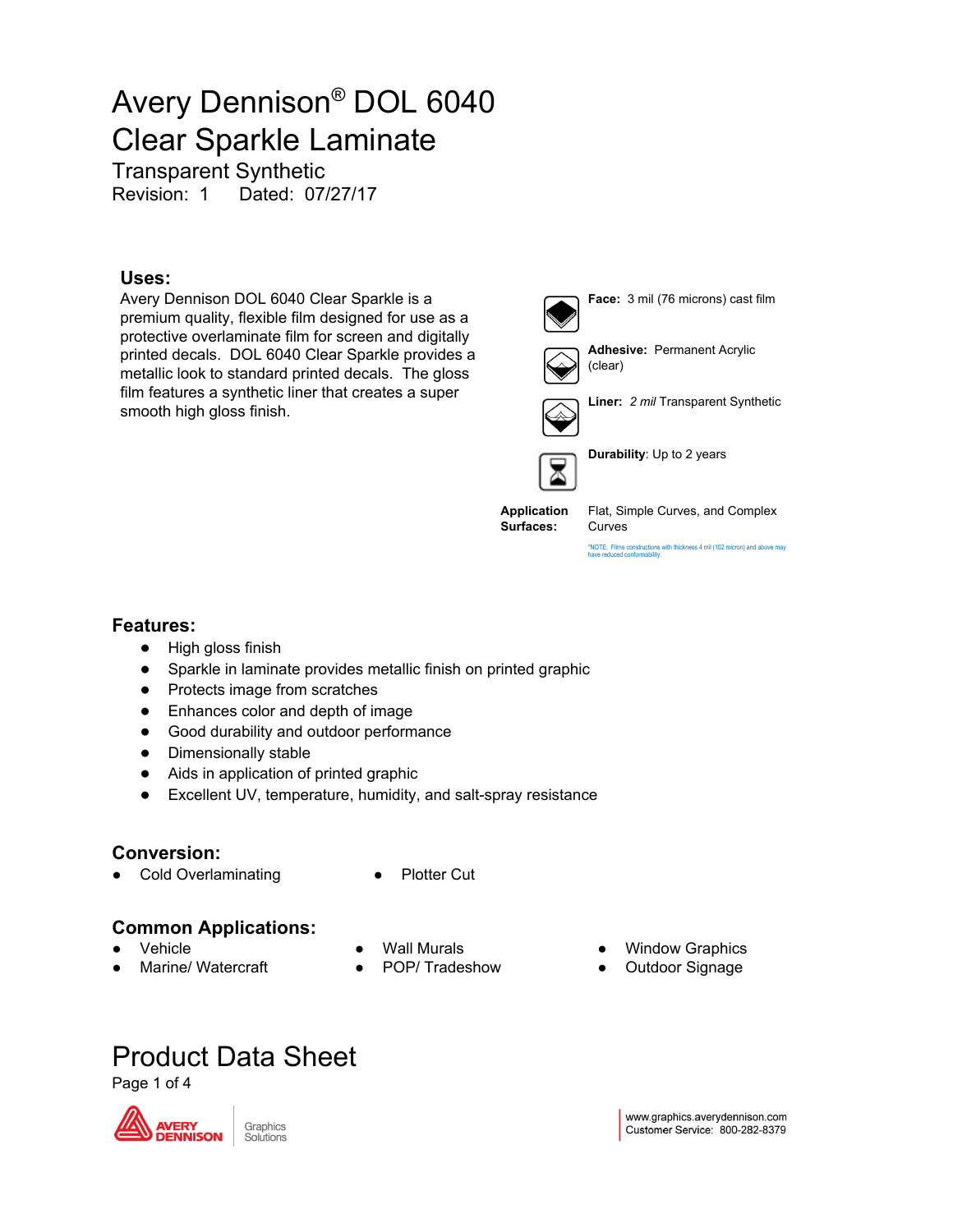Transparent Synthetic<br>Revision: 1 Dated: 07/ Dated: 07/27/17

### **Physical Characteristics:**

| Property                        | <b>Measurement</b>        | <b>Typical Values</b>                                                                                                                            |
|---------------------------------|---------------------------|--------------------------------------------------------------------------------------------------------------------------------------------------|
| Caliper, face                   |                           | $3$ mil (76 $\mu$ m))                                                                                                                            |
| Caliper, adhesive               |                           | 1.0mil (25 µm)                                                                                                                                   |
| Dimensional stability           |                           | <0.015" (0.4mm)                                                                                                                                  |
| Tensile at Yield                |                           | $4.0 - 8.0$ lb/in $(0.7 - 1.5$ kg/cm)                                                                                                            |
| Elongation                      |                           | 100% min.                                                                                                                                        |
| Gloss                           | Hunter Gloss @ 60 degrees | 90 GU                                                                                                                                            |
| Adhesion:                       | 15 min<br>24 hr           | 3.0 lbs/in (525 N/m)<br>4.0 lbs/in (700 N/m)                                                                                                     |
| Flammability                    | Self Extinguishing        |                                                                                                                                                  |
| Shelf-Life                      |                           | 2 years from date of manufacture (when stored at the following<br>temperatures and humidity conditions 68°-77° F (20° - 25° C) and 50±5%<br>R.H. |
| Durability                      | <b>Vertical Exposure</b>  | Up to 2 years                                                                                                                                    |
| Min. Application<br>Temperature |                           | 40°F (4°C)                                                                                                                                       |
| Service Temperature             |                           | -40° to 180°F (-40° to 82° C) (Reasonable range of temperatures which<br>would be expected under normal environmental conditions).               |
| Chemical resistance             |                           | Resistant to most mild acids, alkalis, and salt solutions including water.<br><b>Resists Petroleum Vapors</b>                                    |

Data represents average values where applicable, and is not intended for specification purposes.

# Product Data Sheet

Page 2 of 4

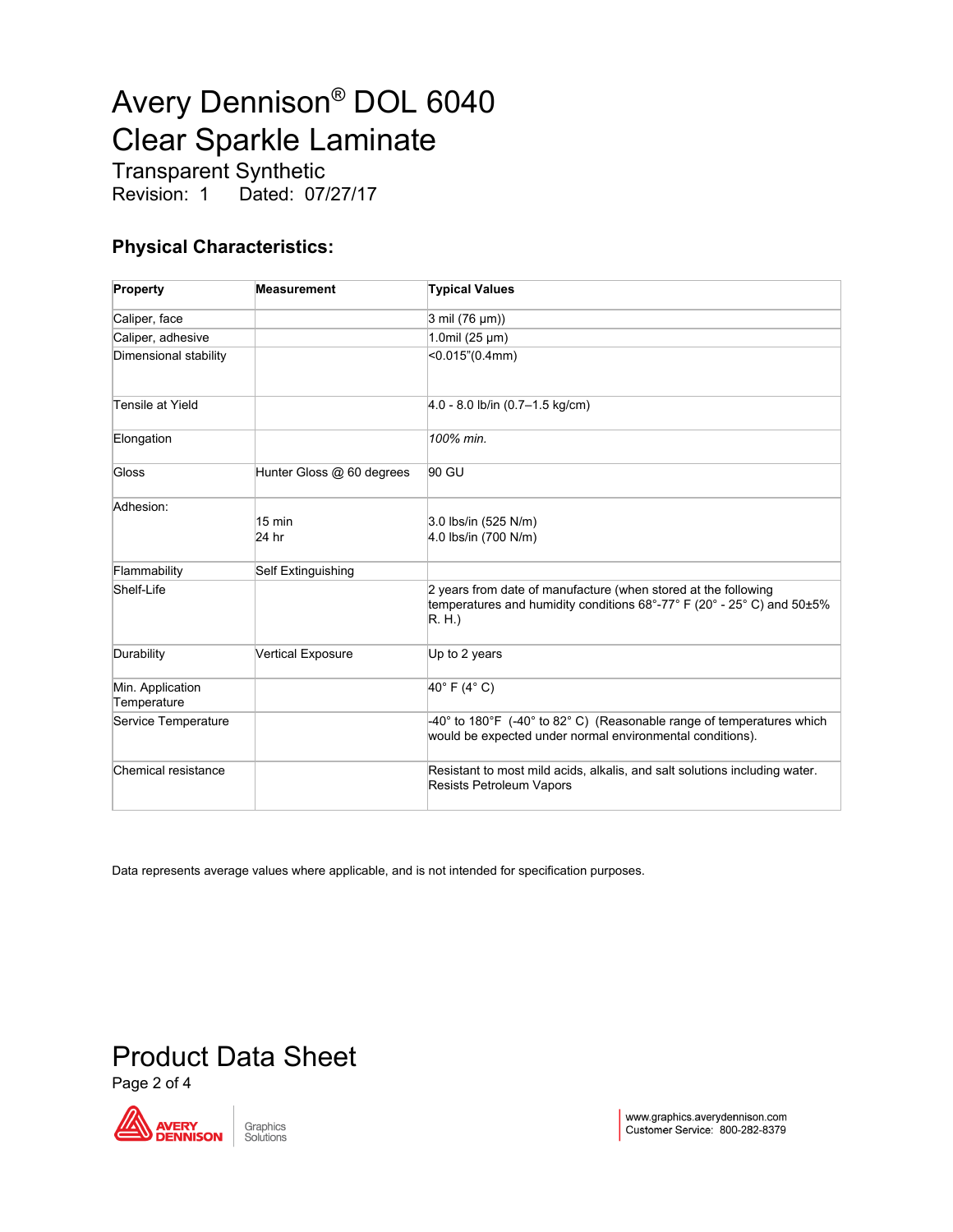Transparent Synthetic Revision: 1 Dated: 07/27/17

#### **Warranty:**

This Warranty applies to the Product listed in this Data Sheet. All statements, technical information (including physical and chemical characteristics) and recommendations about Avery Dennison products are based upon tests believed to be reliable but do not constitute a guarantee or warranty. All Avery Dennison products are sold subject to the Purchaser's assent and agreement that Purchaser is responsible for, and has independently determined, the suitability of such products for its purposes or its customer's purposes. Avery Dennison products are warranted to be free from defects in material and workmanship (i) for two years from the date of manufacture, or (ii) from the date of manufacture until the expiration of the period stated on the specific Product Data Sheet in effect at the time of delivery.. Such time periods are subject in either case to the proper storing and application of said product, and the failure to properly store or apply the product, including without limitation the failure to follow any applicable Instructional Bulletin, negates any warranty. It is expressly agreed and understood that Avery Dennison's sole obligation and Purchaser's exclusive remedy under this warranty, under any other warranty, express or implied, or otherwise, shall be limited exclusively to: (a) repair or replacement of defective product without charge at Avery Dennison's plant or at the location of the product (at Avery Dennison's election), or (b) in the event repair or replacement are not commercially practical, a credit amount up to the price of the product taking into account the defect in the product in Avery Dennison's sole discretion.

THE WARRANTY EXPRESSLY SET FORTH ABOVE IS IN LIEU OF ANY OTHER WARRANTIES, EXPRESS OR IMPLIED, INCLUDING, BUT NOT LIMITED TO, ANY IMPLIED WARRANTIES OF MERCHANTABILITY, FITNESS FOR ANY PARTICULAR USE AND/OR NON-INFRINGEMENT. SELLER SPECIFICALLY DISCLAIMS AND EXCLUDES ALL OTHER SUCH WARRANTIES. NO WAIVER, ALTERATION, ADDITION OR MODIFICATION OF THE FOREGOING CONDITIONS SHALL BE VALID UNLESS MADE IN WRITING AND MANUALLY SIGNED BY AN OFFICER OF AVERY DENNISON.

AVERY DENNISON'S LIABILITY FOR DEFECTIVE PRODUCTS SHALL NOT EXCEED THE PURCHASE PRICE PAID THEREFORE BY PURCHASER AND IN NO EVENT SHALL AVERY DENNISON BE RESPONSIBLE FOR ANY INCIDENTAL OR CONSEQUENTIAL DAMAGES WHETHER FORESEEABLE OR NOT, CAUSED BY DEFECTS IN SUCH PRODUCT, WHETHER SUCH DAMAGE OCCURS OR IS DISCOVERED BEFORE OR AFTER REPLACEMENT OR CREDIT, AND WHETHER OR NOT SUCH DAMAGE IS CAUSED BY AVERY DENNISON'S NEGLIGENCE.

All sales and contracts for sale of Products are subject to Purchaser's assent and agreement to this Warranty. Avery Dennison hereby objects to any terms or conditions contained in any purchase order or other communication of any kind from the Purchaser that is conflicting, inconsistent

or additional to this Agreement.

#### **Special Considerations:**

When overlaminating UV printed graphics: Heat assist and increasing lamination pressure when applying the overlaminate will reduce the silvering that can occur when laminating UV printed graphics. Do not exceed 115° F (46° C) on the top or bottom roll. Roll pressure up to 100 psi may be used. When applying the overlaminate in this manner, use the minimum amount of unwind tension on the overlaminate to reduce stretching during application.

# Product Data Sheet

Page 3 of 4